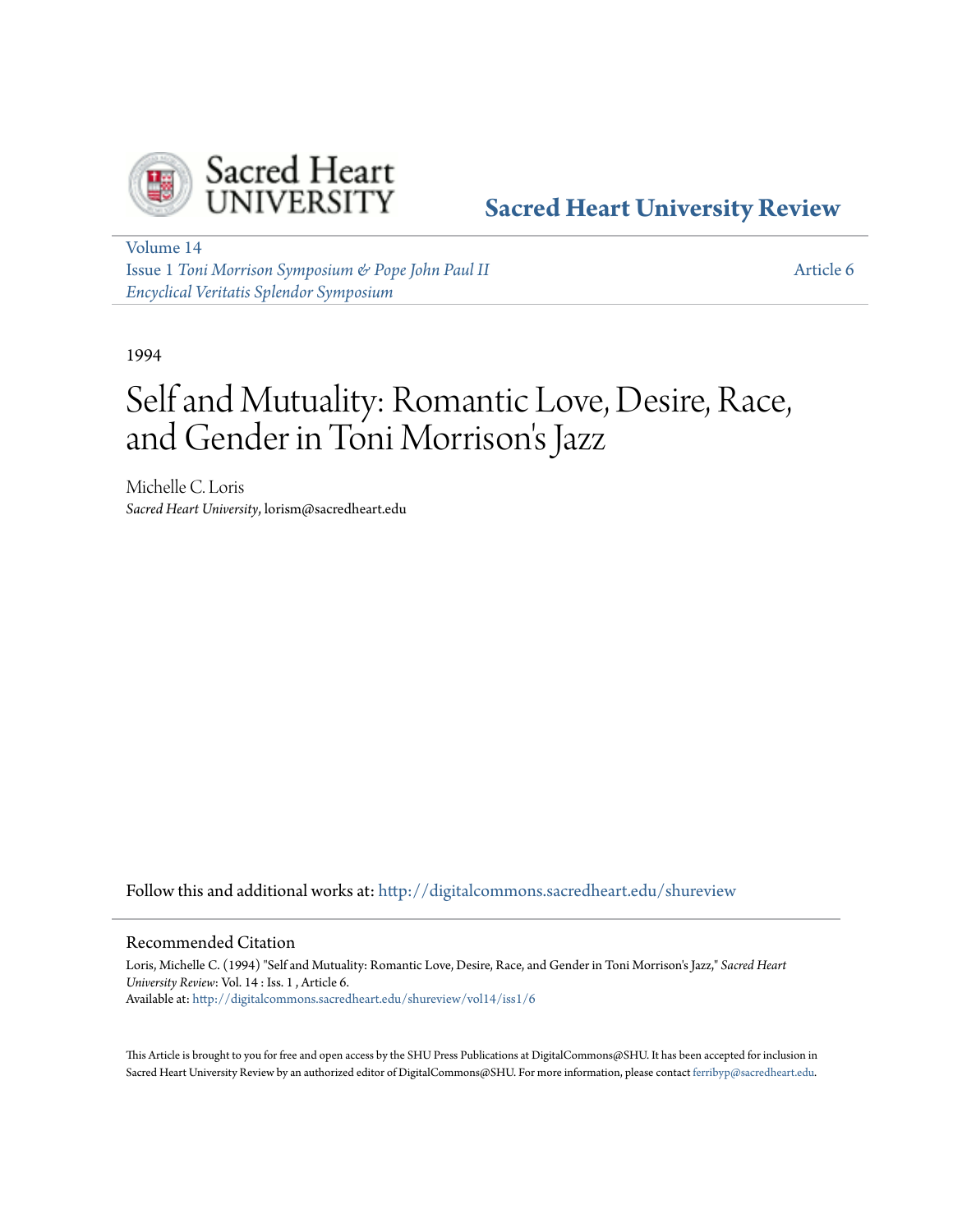## *Self and Mutuality: Romantic Love, Desire, Race, and Gender in Toni Morrison's* **Jaz z**

Toni Morrison's novel *Jazz* wrestles with the problem of romantic love and desire. It defines that problem as a struggle for both self-identity and mutuality (mutual recognition). The longing and desire to be known completely as oneself by an other who shares this same feeling and intention, the novel declares, is the secret of love. The unnamed narrator of the story, in an impassioned conclusion, describes this condition of love as she looks upon Joe and Violet: "I envy them their public love.... I have longed, aw longed to show it, to be able to say out loud what they have no need to say at all: That I have loved only you, surrendered my whole self reckless to you and nobody else. That I want you to love me back and show it to me."<sup>1</sup>

The novel also shows, however, how love and mutual recognition cannot be achieved independently of one's internal self or one's social environment. The problem of love is a problem of the unconscious psychological self as well as the external social context. Given those imperatives, Morrison's work discloses that while both men and women, because of our human nature, have a similar motivation and potential to experience love, this capacity is complicated by a difference in gender, and this complication is further consolidated by culture and socialization. Thus, Morrison's novel demonstrates through her characters that for African-Americans living in a racist, post-slavery society which denies them their status as human subject, the bonds of love are often forged into the bondage of domination and displacement of the self.

Focusing on this issue of the displacement of the self in the novel, Morrison, in a recent interview, revealed the question that she had most specifically in mind as she wrote *Jazz* and that

*Michelle C. Loris is Associate Professor of English at Sacred Heart University.*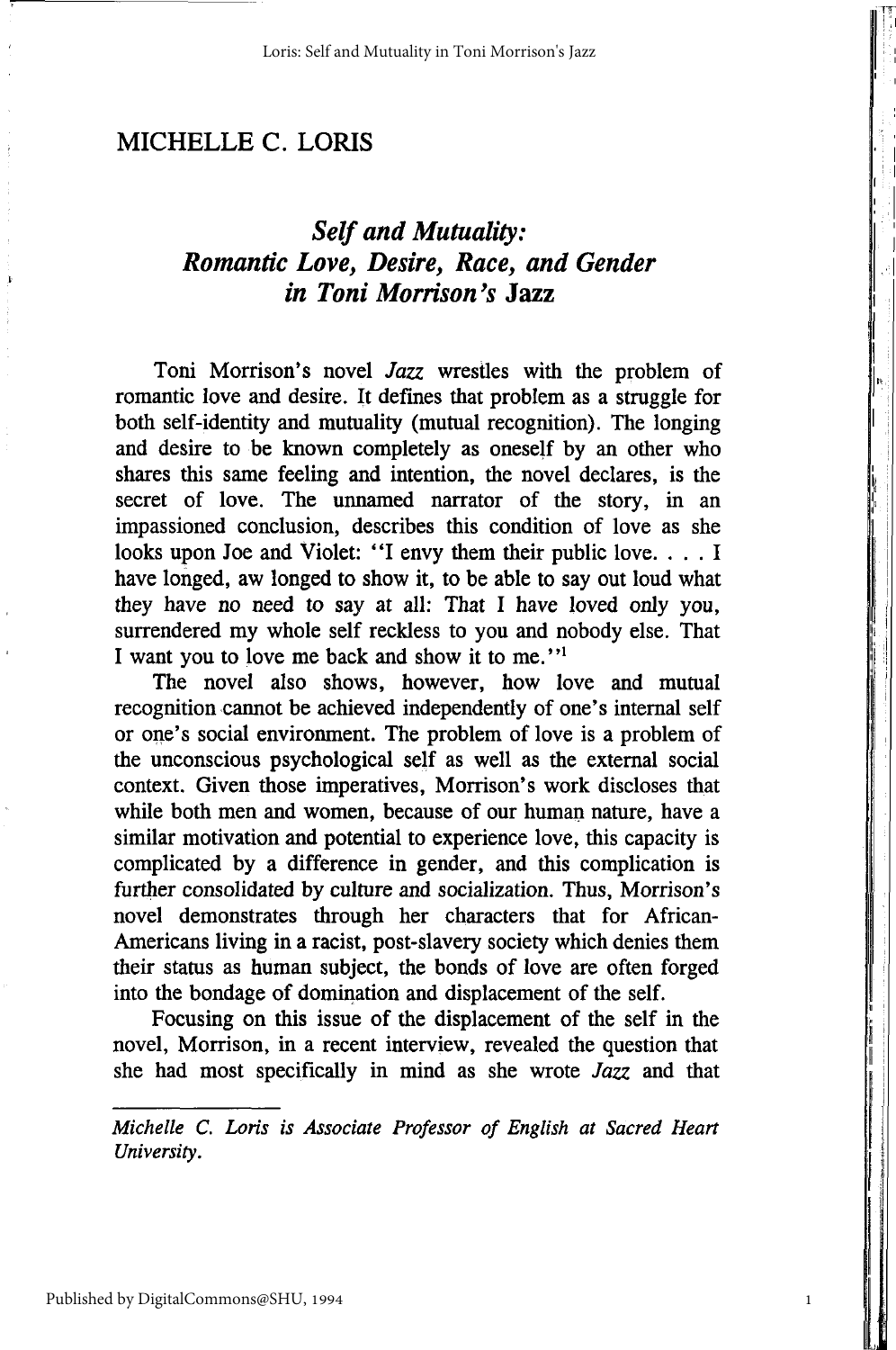becomes the shaping motivation for this novel. She stated that she wondered "What is it that compels a good woman to displace the self, herself?" Romantic love, Morrison's novel suggests, may be the source of this displacement of the female self. As Felice explains, when she and Dorcas used to make up love scenes and describe them to each other: "It was fun and a little smutty. Something about it bothered me though. Not the loving stuff, but the picture I had of myself when I did it. Nothing like me" (pp. 208-09).

Using *the* framework of a violent, adulterous love affair, *Jazz*  dramatizes this displacement of the female self in romantic love. Morrison's story shows that while romantic love is a desire for mutual recognition and must allow for sameness and difference to coexist simultaneously, in a social system where difference privileges domination by gender and race, female desire is displaced, even destroyed.

We know that the foundations of adult romantic love lie in infancy. Adult sexual love is not only shaped by events and relationships originating in the period of infancy and childhood, but also adult erotic life is an opportunity to reenact and rework conflicts that began there. We know too that the child's sense of self first develops with mother. Mother is the child's first object of attachment and first object of desire. But the child needs to see the mother as an independent subject, as a subject in her own right in order to develop this sense of self. The mother cannot give the child faith in itself to tackle the world if the mother cannot do it herself. The recognition of self that a child seeks is something the mother is able to give only by virtue of her own independent identity. It is in this early beginning that the child forms what D.W. Winnicott, the child psychoanalyst, called the True Self: an authentic selfidentity and a sense of personal agency. The True Self is the opposite of a False Self: the compliant, acquiescent self which feels unreal, unauthentic, and experiences itself in a condition of deadness and despair, and under the control or direction of another. Lacking the necessary and good enough physical, social, emotional, or psychological space, this False Self never realizes the personal agency and desire that emerge from within.<sup>2</sup>

It is here, too, in childhood that the individual can learn and

http://digitalcommons.sacredheart.edu/shureview/vol14/iss1/6

 $2.$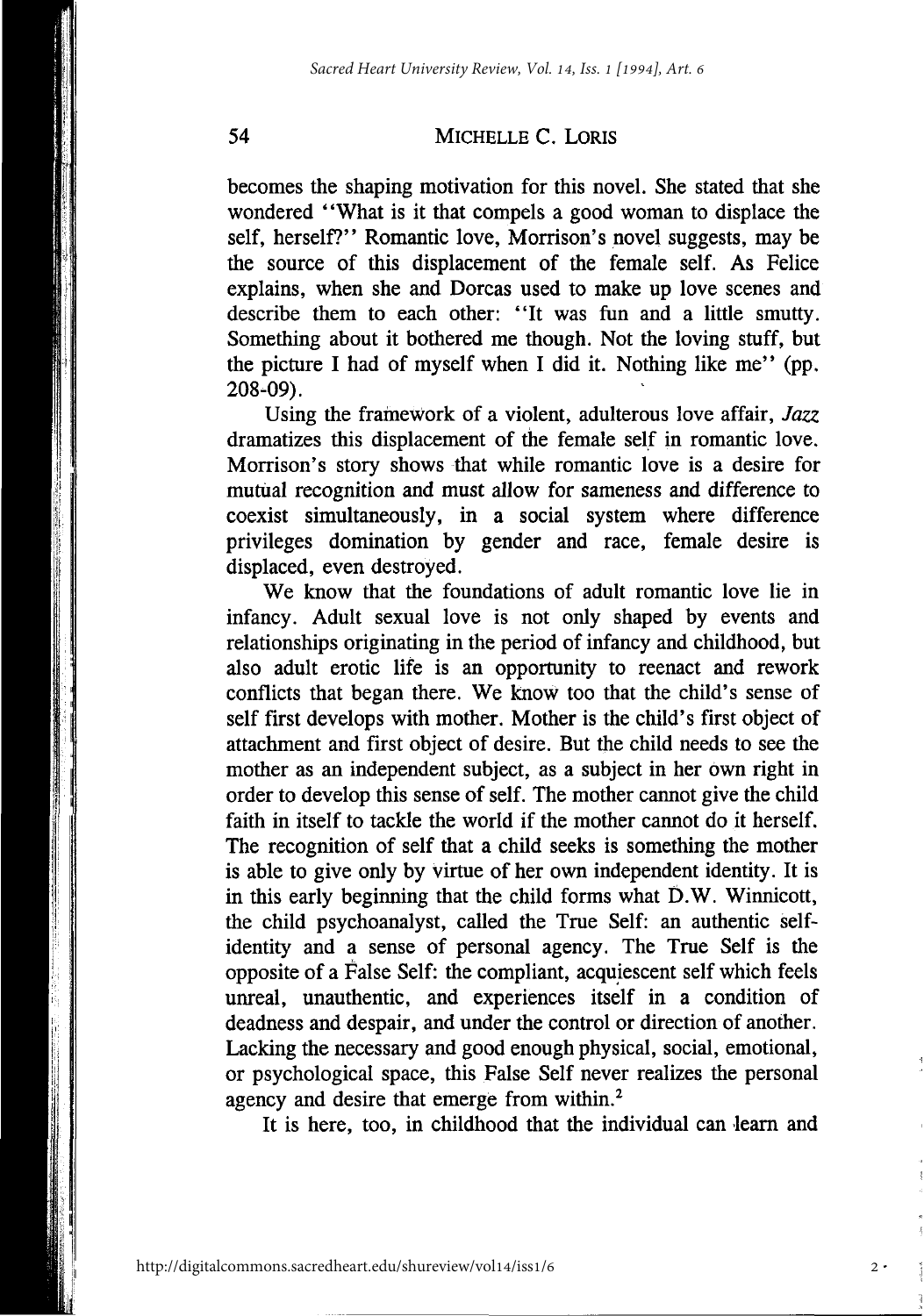develop what Jessica Benjamin in *The Bonds of Love,* explains is a capacity for an experience of mutual recognition.<sup>3</sup> In such an experience, the power relationship between subject and object can be replaced by a relationship of mutuality between two sovereign selves who share an experience of empathy and attunement where the tension between the assertion of self and the recognition of a sovereign other is maintained. But, Benjamin explains, in our society where gender is privileged, the breakdown in the tension between the assertion of self and the recognition of other self is the point of entry for the beginning of domination. Domination is the result of refusing the condition of mutual recognition. In domination, one individual, the male, plays the role of subject, and the other individual, the female, serves as object. Romantic love illustrates this psychic structure, where the male is the subject who determines his desire, and where the female becomes the object of male desire. Benjamin explains further that this structure of domination can be traced from infancy to adult erotic love, from our earliest awareness of the difference between mother and father, to our larger cultural ideas of male and female.

Ethel Person, in her wonderful book *Dreams of Love and Fateful Encounters,* agrees that adult passionate love has its roots in the original mother-infant dyad and that the triangle of an adult affair between husband, wife, lover — regardless of class, race, religion — is a reworking of the original oedipal triangle in childhood.<sup>4</sup> She also asserts that the difference in the social organization of our gender forms the basis for the difference in the romantic quest for the male and female.

Morrison's novel *Jazz* illustrates how romantic love, which is rooted in childhood, becomes a structure of domination and displacement of self and, more perniciously, how it can become a structure for destruction of the female self. For all three main characters, Joe, Violet, and Dorcas, the object of each person's desire is rooted in an unconscious yearning for and memory of their respective mothers. And in the case of all three characters, each mother, as a victim of both race and gender, lacks a subjective selfidentity and personal agency which she in turn can foster in her child. The three mothers are women who, living in a racist and sexist post-slave society, not only stifle their own longings,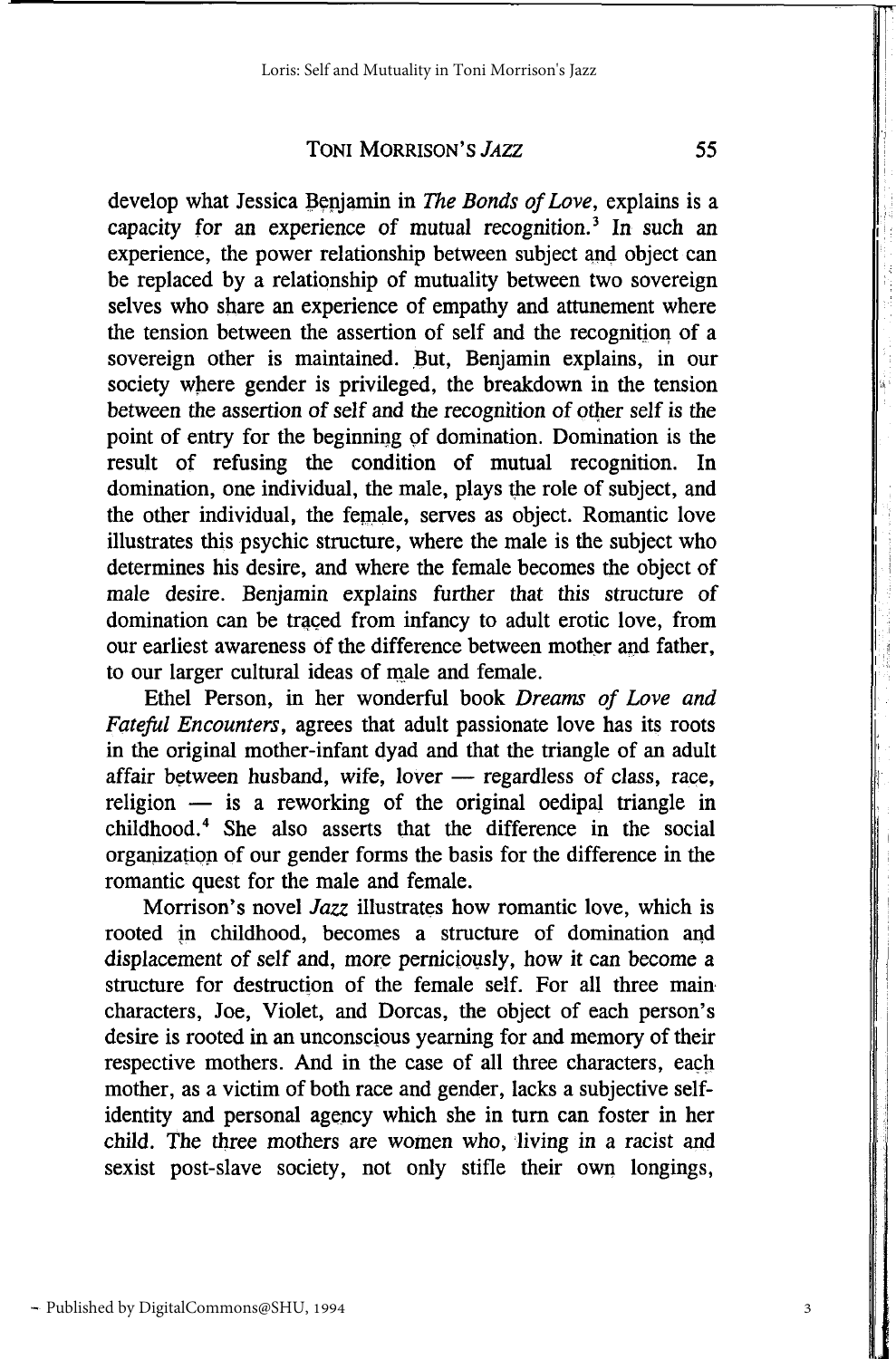ambitions, and frustrations but more, each of these women is essentially damaged and destroyed by the racist culture.

As a fifty-year-old man telling his story to his seventeen yearold: lover Dorcas, Joe confesses that, at age three, he learned from his foster parents that his biological parents had "disappeared without a trace" (p. 124) and it is then that he names himself Joe Trace. Later, at around age fourteen, Joe leaves his foster parents to be "trained to be a man and to live independent" (p. 125) by Hunter's Hunter, a man who, Joe learns, had years earlier helped to rescue Joe's mother, who had been raped, beaten, made pregnant, and left to die in a ditch. Hunter's Hunter had named Joe's mother Wild. She had not accepted her child Joe when he was born and, made crazed and wild by what had happened to her, she became untameable and lived wild and alone in a cave in the forest. At fourteen, Joe went in search of his mother, "wanting his mother to confirm him for once and for all  $-$  to say some kind of yes to him even if it was no — to confirm that she knew him — knew him to be the one son she had had fourteen years ago" (pp. 36-37). Of course, Joe could not get this acknowledgment of his self from Wild, now the beast-woman.

Violet, Joe's fifty-year-old wife, trying to recover her self from her husband's affair with the girl who was old enough to have been their child had they had children and whom he had murdered one night and whom Violet stabbed when the dead girl was in her coffin, recalls how racial hatred, violence, and poverty killed her mother, Rose Dear. When Violet was just about fourteen, Rose Dear, defeated and in despair, threw herself down a well and died. Violet recalls too that her "phantom father," who was constantly away on "bold, fabulously dangerous and wonderful trips" (p. 100), arrived two weeks after the mother's suicide, too late, his arms "laden with gifts, gold and stories of where he had been" (p. 100).

Dorcas, the "hard headed, alive and very bold" (56) seventeenyear-old who lived with her Aunt Alice, and who was Joe's lover before he shot her, had, when she was ten years old, lost both her parents within five days of each other in the race riots in St. Louis in 1917. Her father "had been pulled off a streetcar and stomped to death" (p. 57) and her mother, who "had gone home to try and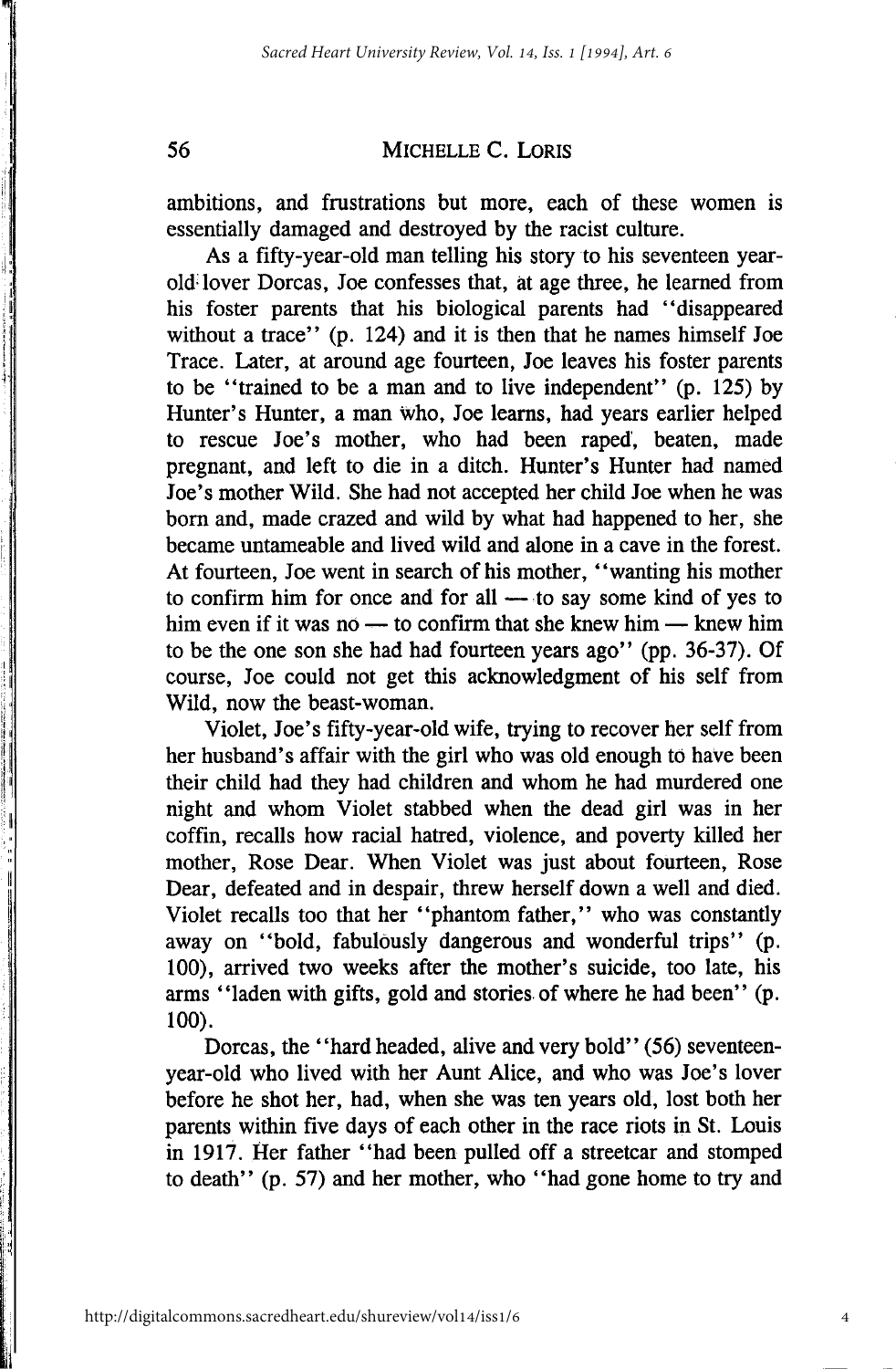forget the color of his entrails, burned crispy when her house was torched" (p. 57). Dorcas recalls that because they were black the fire engine did not come when called. Alice, Dorcas' aunt, feared that the fire of desire had been ignited in her niece from the time the girl's mother was burned in their house.

When love is thwarted in childhood, it becomes associated with unattainable yearning and self-abasement throughout life. Adult erotic relations are the crucible wherein we work through this early lack of love and where we work through the mother's lack of personal agency and subjectivity which contributes to a loss of our own true self. For Violet, this is especially clear. Three weeks after her mother's death she married Joe Trace, who had literally fallen out of a tree into her lap. With Joe, Violet decided that "never again would she wake struggling against the pull of the narrow well" (p. 104). But later, after the affair, the murder, and her own attempted desecration of the corpse, Violet reflects that "from the very beginning of their relationship, Joe had been a substitute and so had she" (p. 97). She had thought she had married Joe because she "didn't want to be like her mother, never like that" (p. 97), but that for most of her marriage she lived "afraid to lose Joe" (p. 97), that she had "worked at anything to be with Joe" (p. 97). Fearing separation, abandonment, and her own true independence and aggression had led Violet in her marriage to a denial of mutual dependence, to a condition of extreme self-sufficiency where connection and mutuality are replaced by detachment and isolation.

This is Violet's False Self: to be detached, self-absorbed. As Joe complains: "Violet takes better care of her parrot than she does me. . . . She don't hardly talk and I ain't allowed near her" (p. 49). But the novel tells us that Violet, the child of a suicide, was "hard to please and quick to believe no one loves her because she is not really here"  $(p, 4)$ . Without a viable other — her mother or father in this case — to acknowledge and recognize her, Violet literally disappears within herself. Violet had recalled scenes of her life where "she does not see herself doing things — she sees them being done" (p. 22). Fearing that she had a "tongue yearning to be on its own .. . or an independent hand" Violet had become "still as well as silent" (p. 24). She had retreated and withdrawn and she spoke only to her Parrot, who cracked "I love you."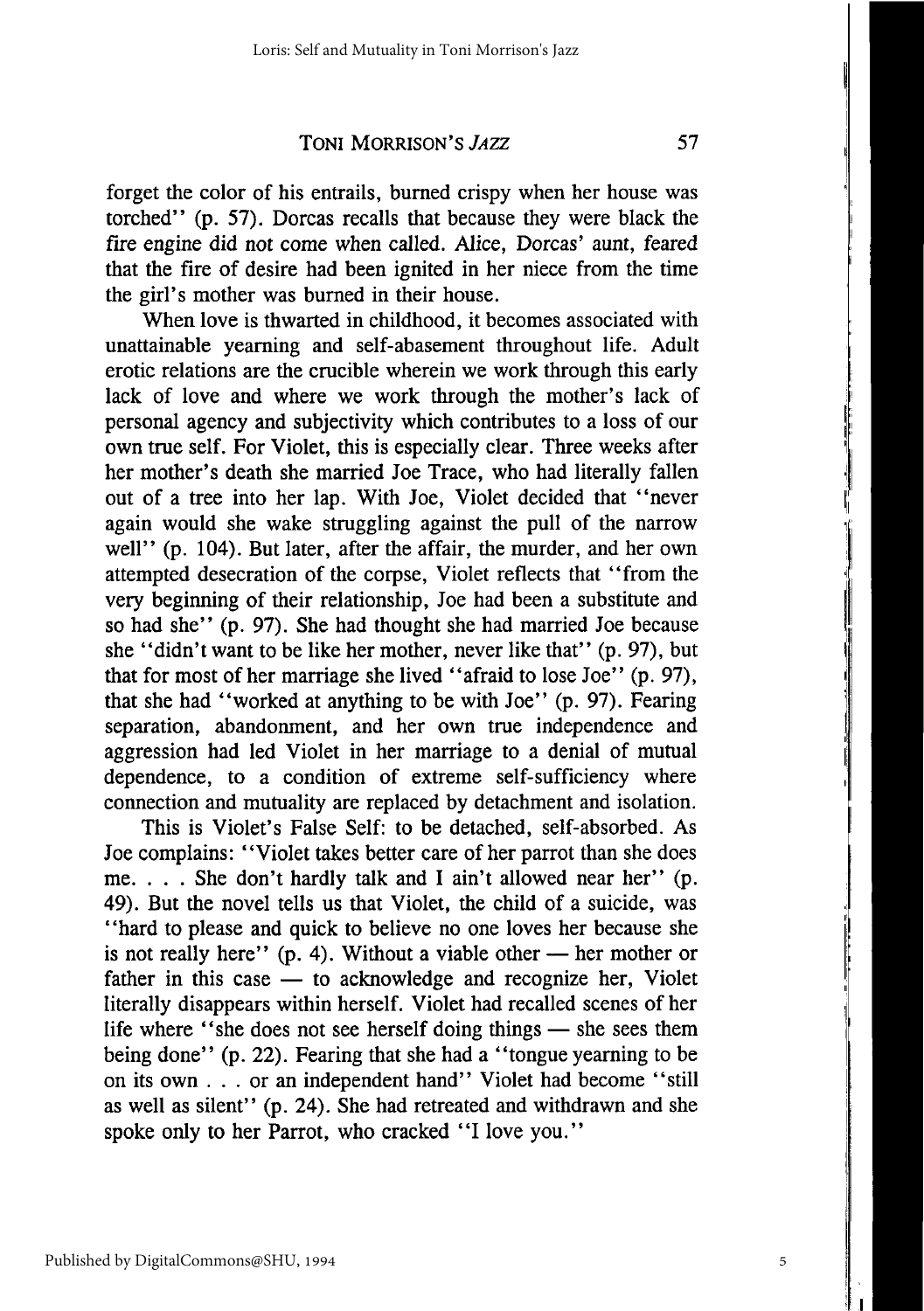Joe, too, comes to realize that he had married Violet "just because he could not see whether a wild woman had put out her hand or not" (p. 181) to claim him. Regarding his marriage to Violet, he concedes that he was "driven by loneliness from his wife's side" (p. 12), but that "he had not actually chosen her, that she in fact had decided upon him and he had agreed" (p. 30). This compliant, passive False Self shows up, too, in the way that Joe is not like his other male friends as he relates to women. "Women teased him because they trusted him" (pp. 70-71). "He was a nice neighborly, and everybody knows him man — not dangerous like most men" (pp. 120-21). Joe's defensive, adaptive False Self has staved off chaos by accepting another's direction in order to maintain unconscious connection to his early love object, his mother, but in so doing, like Violet he had renounced true identity, connection, mutuality, and agency.

Dorcas learns about woman's lost love and lost self in the many stories she hears from Neola. Dorcas' "mother's coffin makes her bold" (p. 58) but her desire for self recognition is undermined by her "love hunger" (p. 67). The desire to be known as one self is the secret of love, but in the oedipal-patriarchal context, the female desire for self is displaced, even destroyed as Dorcas' situation illustrates.

Dorcas represents those women who submit to domination and lose their self not out of fear but out of a desire for recognition. First, Dorcas seeks recognition from Joe, the fantasized oedipal father replacement. In the oedipal structure the mother is displaced by the father, who represents freedom, excitement, autonomy, and agency as well as a denial of dependency. In this structure privilege and power go to the father. Desire, here, is linked to this striving for freedom and autonomy and is emblematized by the fatherphallus. Dorcas, the young girl, seeks in the father figure, Joe, a desire for freedom, recognition, personal identity, and agency. In this way she tries to gain power and self through Joe, but this route leads to absence, emptiness, and exploitation for the female.

Dorcas leaves the exploitative situation that she is in with Joe only to follow another dead-end route to realize her desire for self recognition. Ethel Person explains that in the patriarchal oedipal structure, "for the female, the romantic quest leads to the female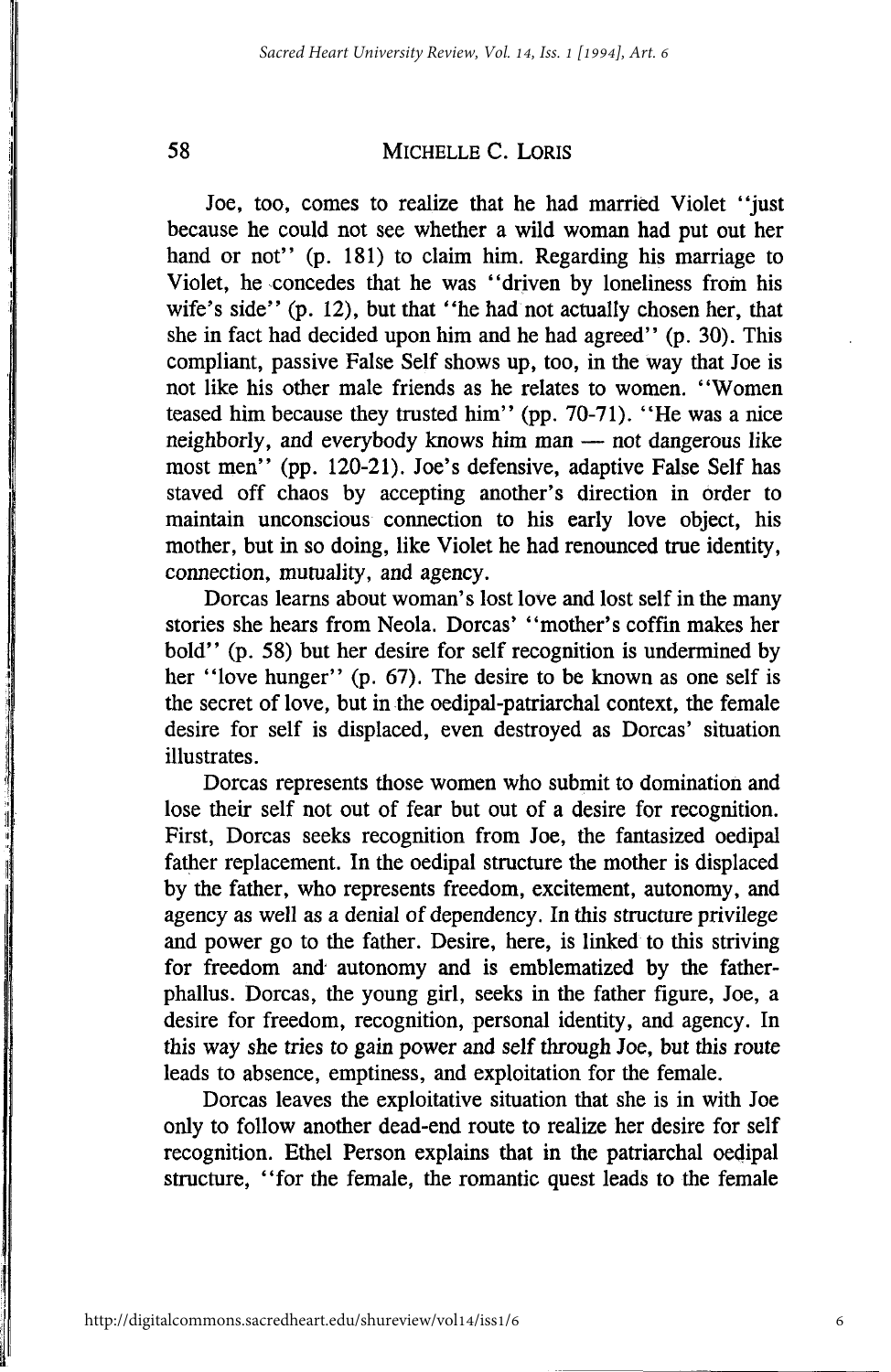being singled out among all other women by a male — the man's singling her out then becomes proof of her value."<sup>5</sup> Person goes on to explain that in this oedipal structure the ultimate goal of the adult female is to surrender and lose herself in romantic union with the male.

With her new found love, Acton, who is "hawk eyed and a little cruel" (p. 188), Dorcas again, though seeking selfrecognition, succumbs to domination. Dorcas liked "that other girls were jealous of her that Acton had singled her out over them. That she had won" (p. 216). She said to herself: "I won I won" (p. 216). But Acton behaves indifferent, aloof: "Sometimes he is where he says he'll be sometimes not" (p. 188). Dorcas, Morrison tells us, was one of "the girls with red lips and silk stockings" who "flash power" (p. 181), a "power they will exchange for the right to be overcome, penetrated. The men . . . will reach in, grab that power and keep it" (p. 182). In this male-dominated romantic structure, Dorcas represents how the female loses her self and is ultimately destroyed.

When Joe realizes that Dorcas has left him for another man, he hunts her down and shoots her dead. His hunt for Dorcas, however, is blurred in his mind by his earlier hunt for his mother: "I tracked my mother in Virginia and it led right to her and I tracked Dorcas from borough to borough" (p. 130). The text blends his hunt for both and as he shoots Dorcas he thinks of his mother.

Why the gentle, everyone-knows-him and every-woman-trustshim Joe becomes a dangerous man and hunts Dorcas like prey and kills her is a difficult and complicated question in this novel. Alice, Dorcas' aunt says, "He killed her just because he could" (p. 73) and understands the murder in the context of all the brutalizing men who can kill unarmed black women — just because they can.

But in keeping with the more psychological perspective that this novel offers, Joe's actions require further analysis. Ethel Person explains that in the oedipal structure, the boy's realization that he cannot secure his mother's love is a blow to his narcissism and is linked to his subsequent domination of and aggression toward the female. The male's domination of the female is a way to compensate for his childhood fear of rejection or abandonment by the pre-oedipal mother.

7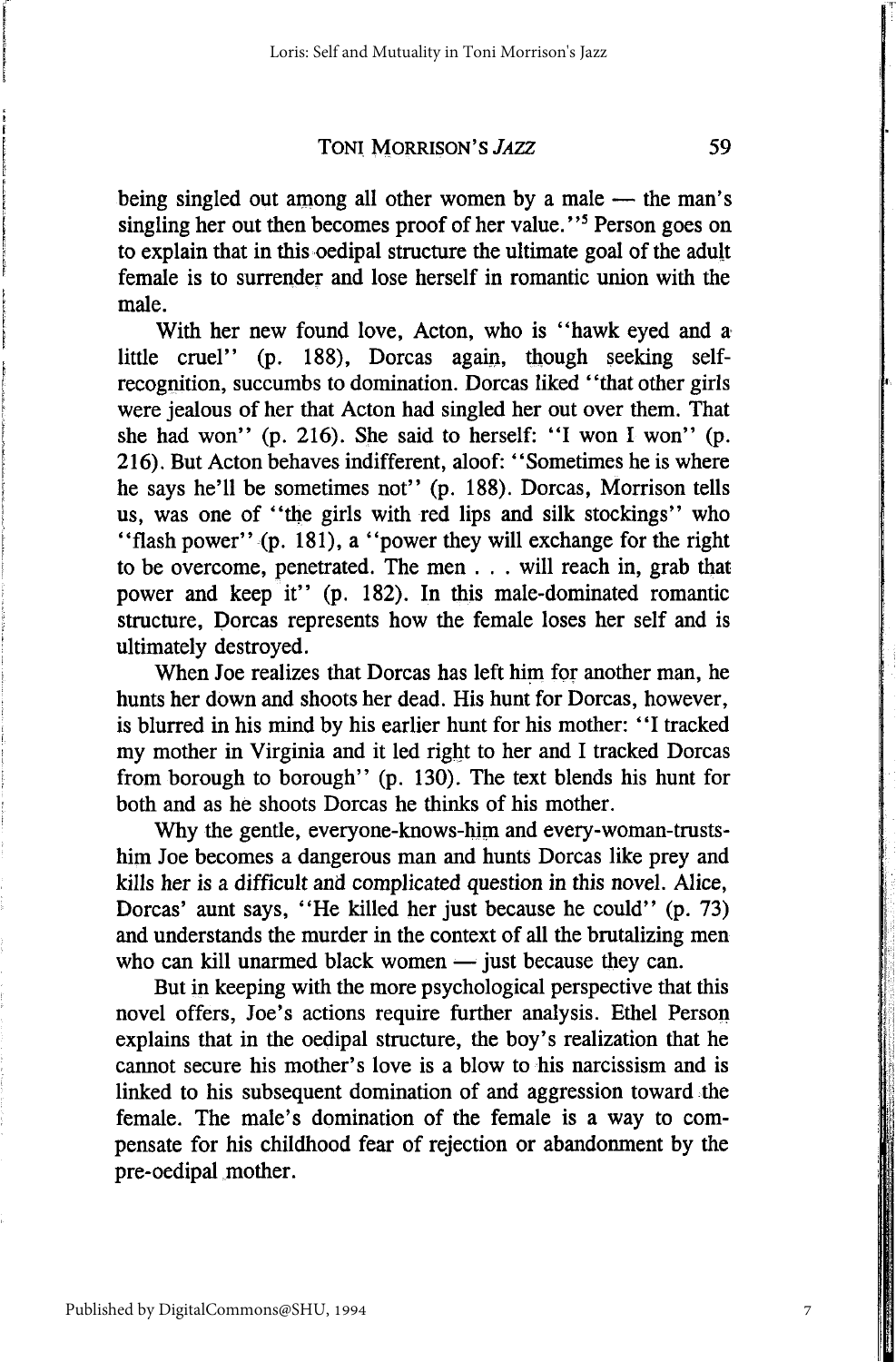Benjamin offers additional analysis to explain male domination. Her analysis provides further understanding for Joe's murder of Dorcas. Benjamin states that the tendency of erotic love to become erotic domination and destruction can be seen as a casualty of the characteristic male way of establishing separation and difference from the female during the oedipal stage of development. The need to sever identification with the pre-oedipal mother in order to be confirmed as a separate, male person prevents the boy from recognizing the subjectivity of the female mother. She is not seen as an independent person but as something other — an object. An objectifying attitude comes to replace the earlier interactions of infancy in which mutual recognition, dependency, and assertion could still coexist. Forming male identity in the oedipal structure emphasizes difference over sharing, domination over connection, self-sufficiency over mutual dependency.

Benjamin calls this process the male's false differentiation. More importantly, she explains that violation of the other is an elaboration of this one-sided or "False Differentiation." She states that the male's fantasy of maternal power underlies the violation; and in adult erotic domination, this male anxiety manifests itself in the need to violate, to be separate from, to have power over, to make as object, to denigrate the female other.

In this oedipal context of violation and violence where both male and female lose, how does one recover a True Self? Violet is the character who most successfully recovers and she recovers through her relationship with another woman, a mother figure. Violet makes friends with Alice, Dorcas' aunt. One day Violet arrives at Alice's door and says "I need a place just to sit down" (p. 80), and she knew Alice would let her. From this unlikely relationship between two women who have both been wronged by the men in their lives and who have been restricted by the racism in their society, Violet recovers a sense of true self-identity. Reflecting one day on her two selves, she recognizes that now "I want to be the woman my mother didn't stay around long enough to see. That one. The one she would have liked and the one I used to like" (p. 208). She also accepts important advice from Alice who tells her: "You want a real thing; I'll tell you a real one. You got anything left to you to love then do it" (p. 112). Violet does. She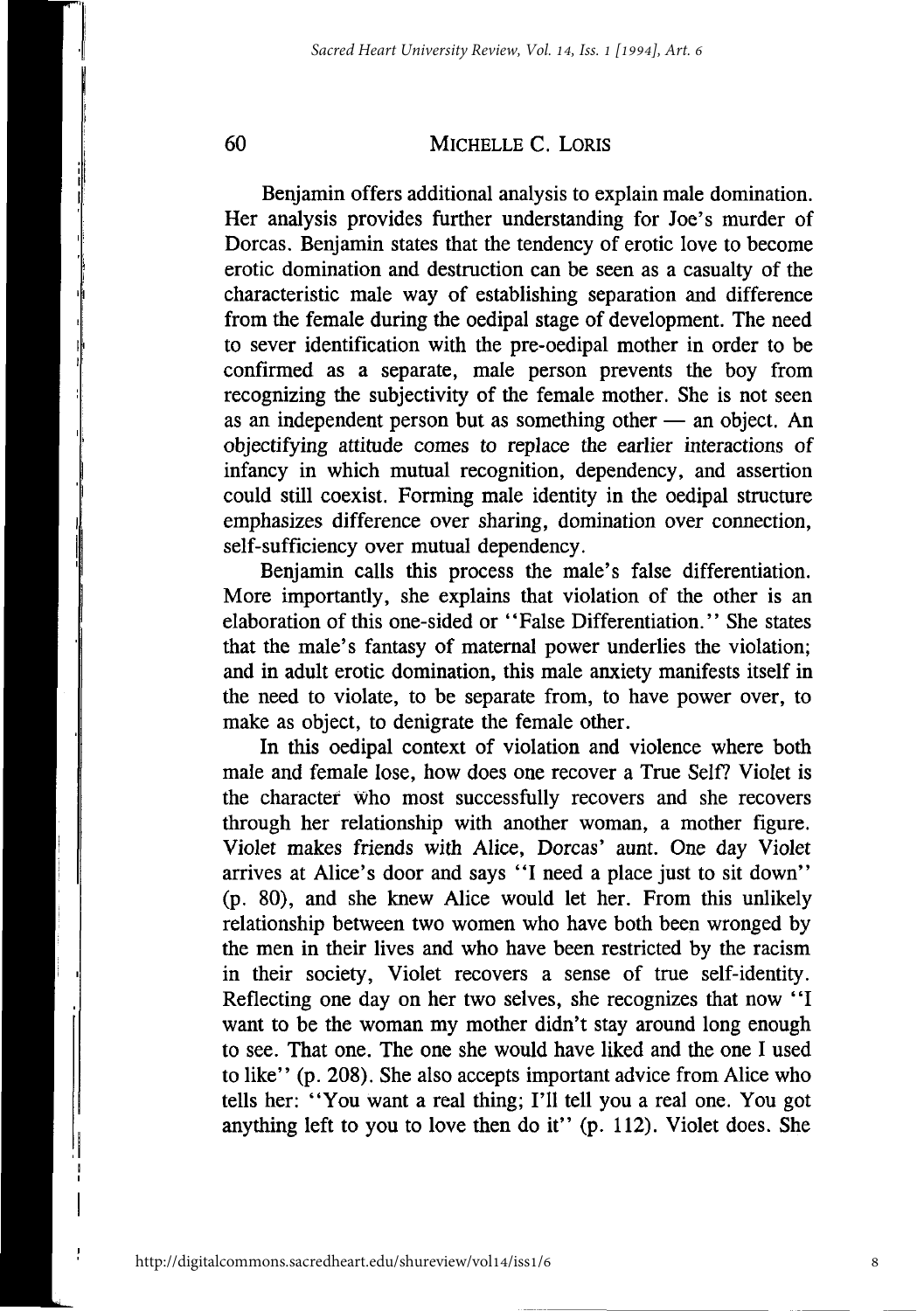loves Dorcas. And as she grows to love Dorcas, whose picture sits on her living room mantle, Violet experiences her own subjectivity and personal agency and she survives the act of her aggression and rage, which allows her the experience of empathy and attunement, first with Alice and then for her self and finally with Joe. For Violet had "decided to love — well find out about [Dorcas]. . . . She thought she could solve the mystery of love that way" (p. 5). She sees herself in Dorcas — "she too had once been a snappy determined girl like the dead girl" (p. 5). She also realizes that like Joe she is coming to love Dorcas. And in this experience of love, mirroring, and action, Violet learns "about having another you inside that isn't anything like you" (p. 208). She learns, too, about having to kill that other "me" so that, as she tells Felice, when Felice asks who is left, Violet says "ME"  $(p. 209)$  — her True Self. With a solid sense of her true self, Violet has the capacity to experience both the tension and desire for mutual recognition in a full romantic love relationship.

Joe, too, has his reckoning. When Felice challenges him with the fact that he is the cause of Dorcas' death, he relents: "I know. I know. .. . It was me. For the rest of my life it'll be me" (p. 212). But the paradox he explains to Felice is that even though he shot Dorcas, he loved her. In fact, he confesses to Felice that until Dorcas, he "didn't know how to love anybody" (p. 213).

Loving Dorcas has not actually taught Joe how to love, as he tells Felice, but it has opened in him a capacity for relationship. When Felice asks "what about Mrs. Trace," Joe tells her "We working on it [their relationship]" (p. 212). And, in fact, Felice witnesses their new attempt at mutuality in relationship. She observes:

> Somebody in the house across the alley put a record on and the music floated in to us through the open window. Mr. Trace moved his head to the rhythm and his wife snapped her fingers in time. She did a little step in front of him and he smiled. By and by they were dancing, (p. 214)

The nameless narrator of Morrison's novel confirms Joe and